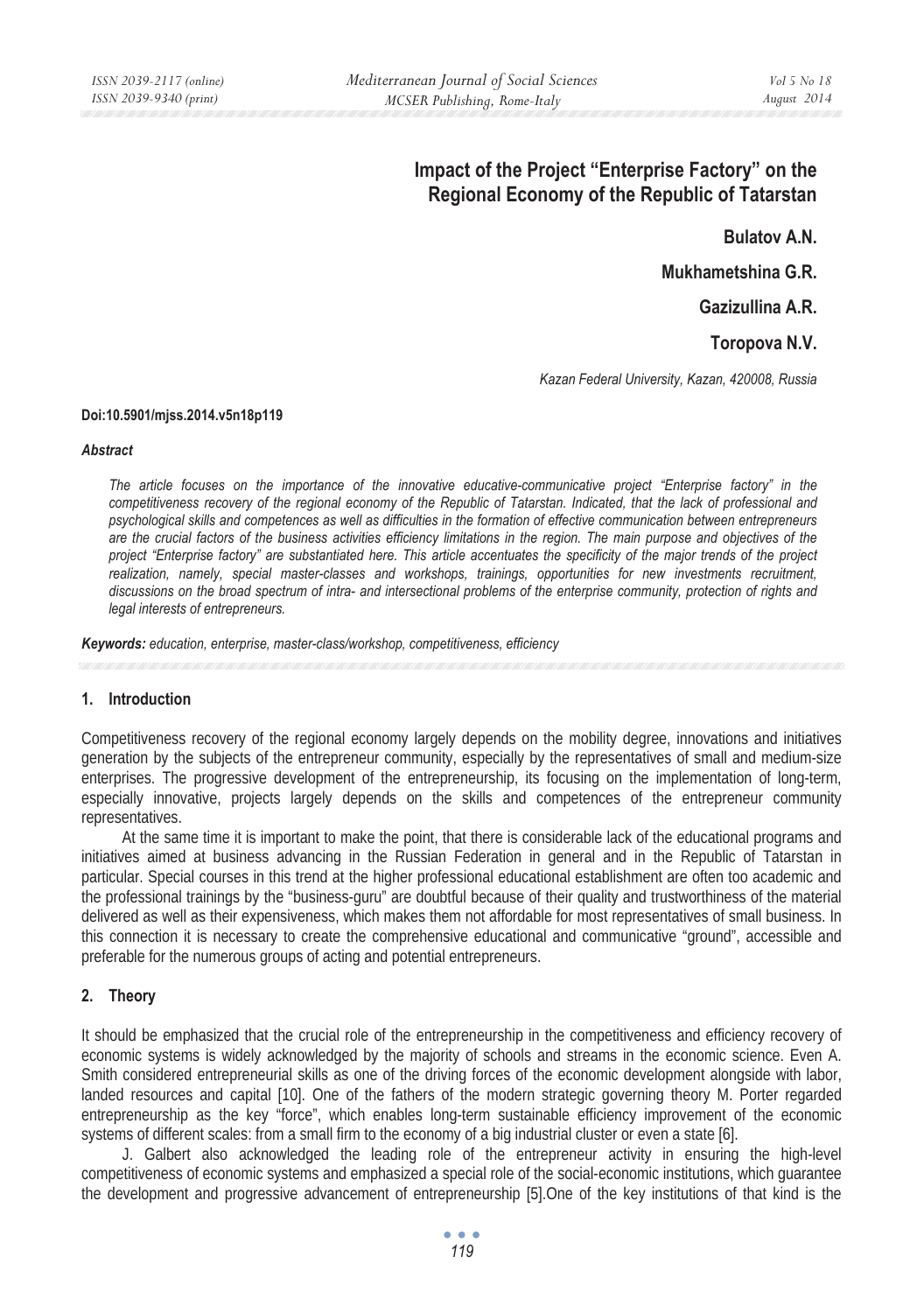institution of higher special education.

P. Drucker believed that entrepreneurial skills developed as the result of the synthesis of one's inborn talents, experience and special educational programs [4]. According to his opinion, it was entrepreneur skills in contrast to other factors of production that could lead to the innovative "boom" in economy development. P. Abrahms was of the same opinion [1].

In the economics of the Republic of Tatarstan sustainable approaches to understanding of the leading role of the entrepreneurship in the provision of the high-level competitiveness of the region have been created. So, I.R. Gafurov, N.G. Bagautdinova and A.Z. Novenkova emphasize the importance of the free development of enterprise as the crucial component of setting up a group of modern, industrially developed and highly-technological production sectors on the territory of the Republic of Tatarstan [2].

M.R. Safiullin, N.Z. Safiullin, U.A. Saipullaev and L.N. Safiullin consider a special complex system of state support of small businesses as one of the most important competitive advantages of the economy of the Republic of Tatarstan [8]. From our point of view, the already-existing institutions such as RT-techno parks, techno polis "Rhimgrad", and investment-venture and pledge-insurance funds belong to the major institutions of this kind of support. Alongside with that the educational paradigm of the enterprise system perfection in the region has not been developed enough.

# **3. Results**

The development of small businesses in the Republic of Tatarstan is characterized by rather ambiguous tendencies. One the one hand, the number of the registered in the region subjects of small business increased in 2005-2012 from 18,1 to 45,1 thousand or in 2, 49 times; on the other hand, the contribution of small businesses to the formation of the gross regional product for the same period raised only in 1, 24 times. It should be noticed that the substantial part of the registered subjects of small businesses were either "fly-by-night companies" or "thrown companies". Among the active subjects of small business the overwhelming majority deals not with the production but with trading and procurement [9], which respectively provides less contribution to the gross regional product (GRP).

 $GRP = 129.37*SB^{0.855}$ 

where GRP – the real gross regional product of the Republic of Tatarstan;

SB – the number of subjects of small businesses registered in the Republic of Tatarstan.

As it follows from function (1), based on the materials from official regional statistics for 2005-2012, small businesses are characterized by the absence of multiplier effect on the value of the gross regional product of the Republic of Tatarstan. This states the meaning of the elasticity coefficient (less that 1) in the factor variable function. Thereafter, the influence of the efficiency increase of the small regional businesses on the gross regional product turned to be quite a vital problem, also because of career and competences enhancement of the entrepreneurs and formation of the innovative organizational-economic mechanisms of interactions between them.

Fig.1 reflects our expert estimation of the major problems of the enterprises development in the region, based on the results of the longstanding investigation, interviews of the entrepreneurs from different branches, etc.:

Fig.1 Expert estimation of the major problems of the enterprises development in the Republic of Tatarstan

- 34% experience
- 24% integration
- 22% finance
- 17% regulation
- 3% others

To sum up everything above, the major problems are concentrated in the sphere of experience and competences absence and difficulties of the formation of the integrative connections between the representatives of the business community. In fact, the effective experience and connections allow us to solve successfully some other problems, including the obtaining of access to finances and investment resources for reasonable prices as well as to cooperation with regulative state and municipal institutions.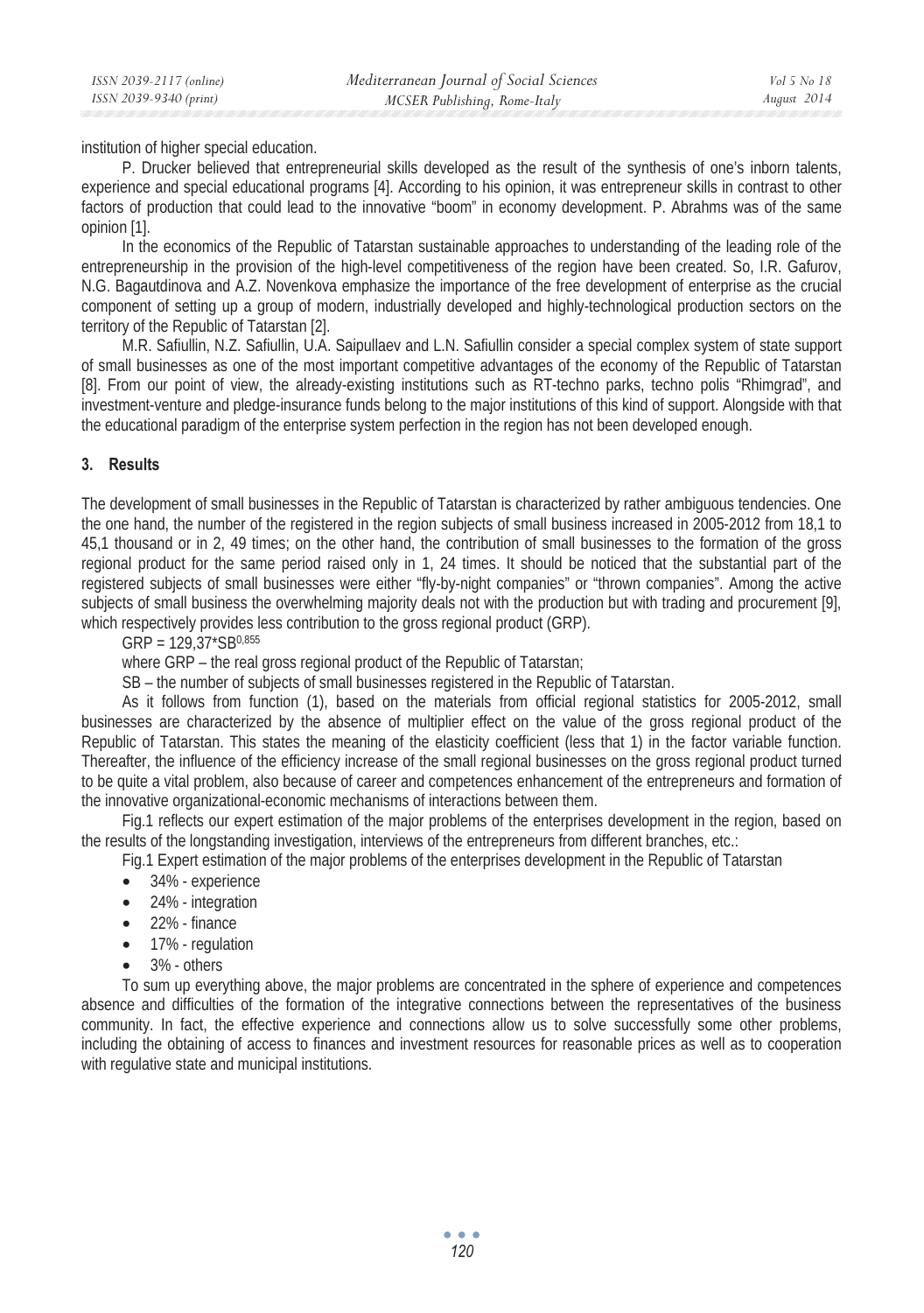| Variation of business education                                                            | Advantages                                                                                                                                                          | <b>Disadvantages</b>                                                                                                    |  |
|--------------------------------------------------------------------------------------------|---------------------------------------------------------------------------------------------------------------------------------------------------------------------|-------------------------------------------------------------------------------------------------------------------------|--|
| 1. Full-time course in the higher<br>educational system                                    | Fundamental preparation/educational background                                                                                                                      | Excessive theorization.<br>Lengthy period of education                                                                  |  |
| 2. Short-term psychological-<br>pedagogical trainings and<br>master-classes                | Targeted solution of psychological and professional<br>problems including specific questions                                                                        | High costs of trainings. Unprofessional<br>trainings are not rare                                                       |  |
| 3. Development of business<br>associations                                                 | Enlarged opportunities for communication between<br>entrepreneurs                                                                                                   | Associations are formed primarily not for<br>educational aims but for the resources<br>accumulation and common lobbyism |  |
| 4. Trainings by the state<br>programs                                                      | Opportunities for networking with the representatives<br>of the state structures                                                                                    | Usually low-quality educational process,<br>its excessive formalization                                                 |  |
| 5. Formation of the<br>comprehensive innovative<br>educational-communicative<br>"platform" | Creation of multisided opportunities to get access to<br>the education, development of the competences,<br>improvement of the communication among<br>entrepreneurs. | Some difficulties in the coordination of<br>different directions/sectors of educational-<br>communicative platforms     |  |

**Table 1:** Advantages and disadvantages of main variations of business education

As Table 1 shows, the most favorable strategic variation of the skills and competences of the representatives of the business community is the formation of the comprehensive innovative educational-communicative "platform" in the region. Respectively, at the end of 2013 Kazan (Volga-region) Federal University together with one of the diversified companies of the Republic of Tatarstan "Bulatov group" launched the project " Enterprise factory". In practice, the first events within this comprehensive educational initiative took place in February 2014.

The educative-communicative project "Enterprise factory" aimed at the competitiveness recovery of the development of the regional economy of the Republic of Tatarstan and other regions of the Volga Federal District via the formation and perfection of the educational potential of the subjects of entrepreneurship, development of their skills and competences, creation of the effective integrative and cooperative networks.

The primary targets of this project are:

- formation of the free and comprehensive, including maximal broad spectrum of educative and communicative instruments, "platform" for cooperation of different subjects of business activity;
- highest possible involvement of the young in the system of entrepreneurship by means of organization and realization of professional, psychological trainings, master-classes and workshops;
- development of the branch marking (experience sharing system of the most successful representatives of business community in the Republic of Tatarstan and other regions);
- opportunities for realization of proper business ideas, search for investors and co-investors, including the institutions of state authorities and municipal regulations based on the principles of state partnership;
- -general increase of the practice orientation of the higher economical and managerial education

Innovativeness of the project "Enterprise factory" also lies in the fact, that for the first time in the Republic of Tatarstan this kind of initiative has been realized by means of cooperation of the largest educational organization of the region and successful commercial structures from different economic sectors. For sure, the main difference between the educative-communicative project "Enterprise factory" and traditional educative programs realized by Kazan (Volgaregion) Federal university is deviation from academism to practical orientation. At the same time, the availability of the material and technical basis, organizational capacities and human resources of KFU allow us to increase the efficiency of creation and realization of educative initiatives of the project "Enterprise factory".

The possible major development trends and directions of the educative-communicative project "Enterprise factory" are the following:

- 1. Master-classes and workshops with the participation of successful entrepreneurs from different branches of economy and industry of the Republic of Tatarstan and other regions of the Russian Federation.
- 2. Practice oriented lectures on the specificity, success and defeat of entrepreneurship for youth and students.
- 3. Professional and psychological trainings.
- 4. Roundtable discussions about intra- and intersectional specificity
- 5. Business-plans presentation of the potentially effective investment and innovative projects of both commercial and social orientation.
- 6. Communication with potential investors and creditors.
- 7. Communication with the state institutions concerning the prior directions of the enterprise development in the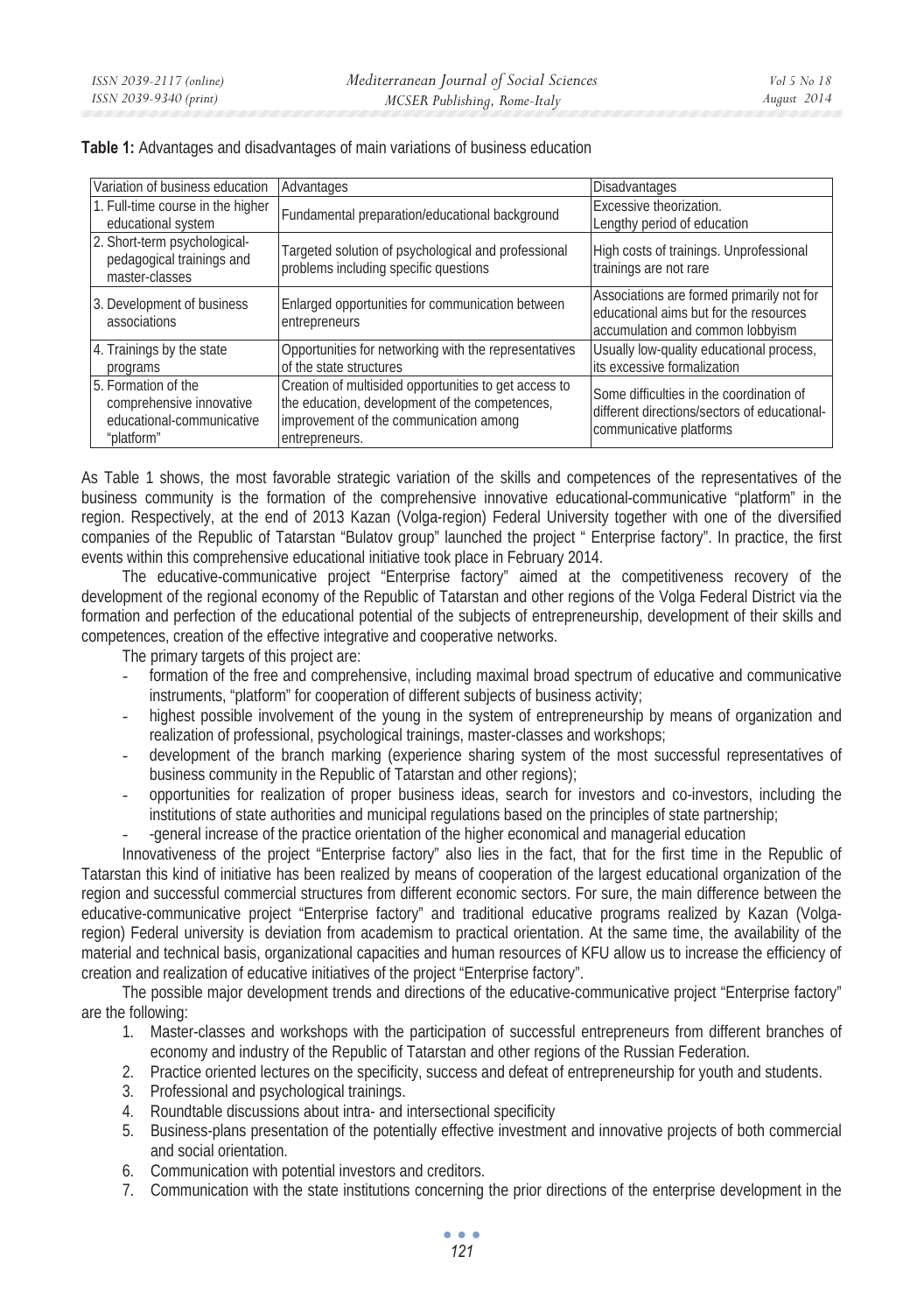region.

- 8. Formation of the synthetic courses dedicated to the development of the enterprise, which could be integrated to the system of state educational standards.
- 9. Creation of the entrepreneur association (perspective direction of the educative-communicative project development), which should be effective not nominally unlike many other intra- and intersectional business association in the Russian Federation. It could solve a wide range of issues concerning the improvement of organizational-economical mechanisms, educational potential and increasing efficiency of the business activity in general.

It is quite difficult to estimate quantitatively the efficiency of the proposed project "Enterprise factory", because the constituent parts of the foreseen measures are targeted at the generating of the long-term effect. Nevertheless, for the new investment projects it is effective to use the following formula of the efficiency estimation:

 $K=NPV+S+B+C$ 

Where K – complex efficiency of the innovative projects, realized under the educative and communicative initiatives of "Enterprise factory";

S – social efficiency of the project. For example in the form of the summary discount salary fund

B – discounted budget efficiency of the project;

C – indirect economic efficiency of the project for the associated connected branches of regional economy.

That is why, while analyzing the projects and initiatives of the "Enterprise factory" it is necessary to make a complex estimation within the uniform system of coordinates not only their commercial efficiency but also their influence on the social and budgetary development of the regional economy, which could be formed in the project related branches of the economy in the region.

# **4. Conclusions**

The creation of the innovative educative-communicative project "Enterprise factory" will promote the efficiency and contribute to the widening of the entrepreneurs communication spectrum by means of the formation and improvement of their skills and competences. It will lead to the secure and sustainable competitiveness recovery of the regional economy of the Republic of Tatarstan.

In this regard the project "Enterprise factory" will advance the creation in the Republic of Tatarstan of modern hightechnological "economy of knowledge", which L.N. Safiullin, D.V. Ulesov and G. Murtazina esteem as the optimal/appropriate scenario for the development of the regional economy [11]. Besides, on the basis of "Enterprise factory" it could be possible to contribute to the solution of prior aims of the regional economy, namely to the formation of the efficient industrial regional clusters. Such clusters perform as territorial complexes, which guarantee the efficiency of the economic growth by means of concentration of the capital and entrepreneurial skills [7]. In accordance with the information above, within the framework of the "Enterprise factory" it will possible to work out the projects dedicated to the formation of the effective system of small enterprises-satellites for the major industrial clusters of the Republic of Tatarstan, namely, oil, petrochemical and engineering ones, etc.

### **References**

Abrams R. Entrepreneurship: A Real-World Approach. – Redwood City: Planning Shop, 2012, 375 p.

Bagautdinova N.G., Gafurov I.R., Novenkova A.Z. The transformation of region's economic area governed by the development of industrial region // World Applied Sciences Journal, 2013, Nº25 (7) P.P. 1113 - 1117.

Drucker P.F. Innovation and enterprenership. – NY: HarperBusiness, 2006, 288 p.

Bagautdinova B.G., Sarkin A.V, Khadiullina G.N., Averyanov B.A., Arzhantseva N. Development of Paternalistic Strategy of Industrial Growth with Regard to Institutional Traps (Qwerty- Effects)// Mediterranean Journal of Social Sciences.- Vol.5, No12, (2014) pp.49-54.

Drucker P.F. What makes an effective executive // Harvard Business Review, 2004, № 82 (6) PP. 58 – 63.

Galbraith J.K. The anatomy of power. – NY: Houghton Mifflin, 1983, 206 p.

Porter M.E. The five competitive forces that strategy // Harvard Business Review, 2008, № 86 (1) PP. 79 – 93.

Bagautdinova N.G., Safiullin L.N., Minnahmetov R.R. Institutionalization of Firm Environment in Conditions of Growing Turbulence// Mediterranean Journal of Social Sciences.- Vol.5, No12, (2014)-pp.55-58.

Safiullin M.R., Safiullin A.R., Ermolaeva P.O., Noskova E.P. Interdisciplinary approach to the analysis of the competiteveness types of the economic activities based on the example of the oil and gas industry (republic of tatarstan case) // Middle East Journal of Scientific Research, 2013, № 18 (1) PP. 42 - 49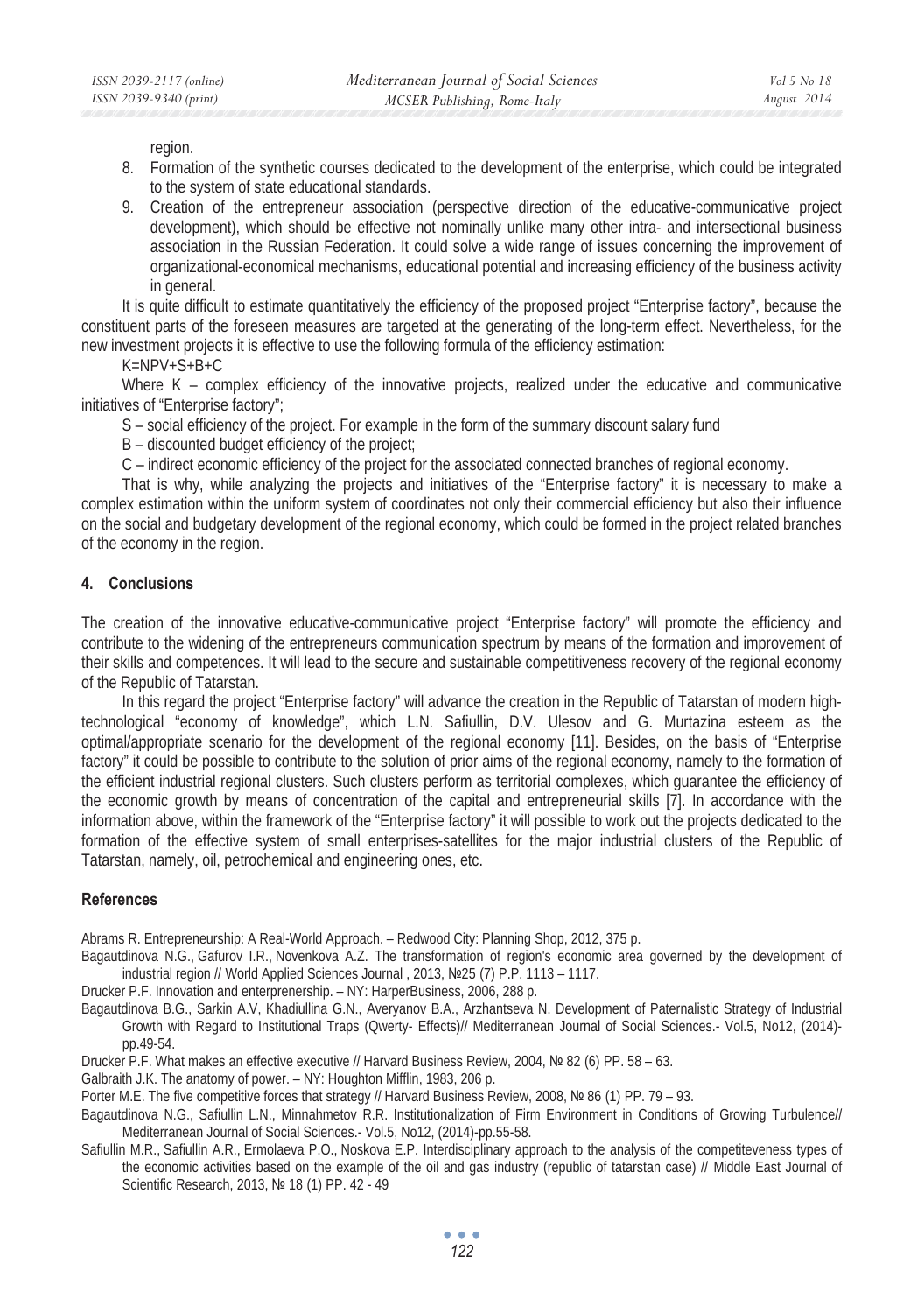| ISSN 2039-9340 (print)<br>August 2014<br>MCSER Publishing, Rome-Italy | ISSN 2039-2117 (online) | Mediterranean Journal of Social Sciences | Vol 5 No 18 |
|-----------------------------------------------------------------------|-------------------------|------------------------------------------|-------------|
|                                                                       |                         |                                          |             |

Melnik, A.N., Sadriev A.R. Problems and prospects of the formation of clusters in the power engineering // World Applied Sciences Journal (Education, Law, Economics, Language and Communication). - 2013. - v. 27. – pp. 194-197.

Bagautdinova N.G., Safiullin L.N., Mubarakov I.A. The Role of Quality of Goods in Formation of Consumer Choice// Mediterranean Journal of Social Sciences.- Vol.5, No12, (2014)-pp.63-68.

Safiullin M.R., Safiullin N.Z., Saipullaev U.A., Safiullin L.N. Estimation of competitiveness of russian regions by economic activity // Middle East Journal of Scientific Research, 2013, ʋ16 (10), PP. 1413 - 1418

Smith A. The wealth of nations. – Hollywood: Simon and Brown, 2014, 544 p.

Bagautdinova, N., I. Gafurov, N. Kalenskaya and A. Novenkova, 2012. The Regional Development Strategy Based on Territorial Marketing (The Case of Russia). World Applied Sciences Journal, 18(Special Issue of Economics), 179-184.

Glebova I., Rodnyansky D., Sadyrtdinov R., Khabibrakhmanova R., Yasnitskaya Y. Evaluation of corporate social responsibility of Russian companies based on nonfinancial reporting.

Maksutina E.V., Makarov A.N., Nazmeev E.F., Alpatova E.S. Assessment of economic efficiency of investments into the human capital in modern conditions. Life Science Journal 2014; 11 (6s): 376-379.